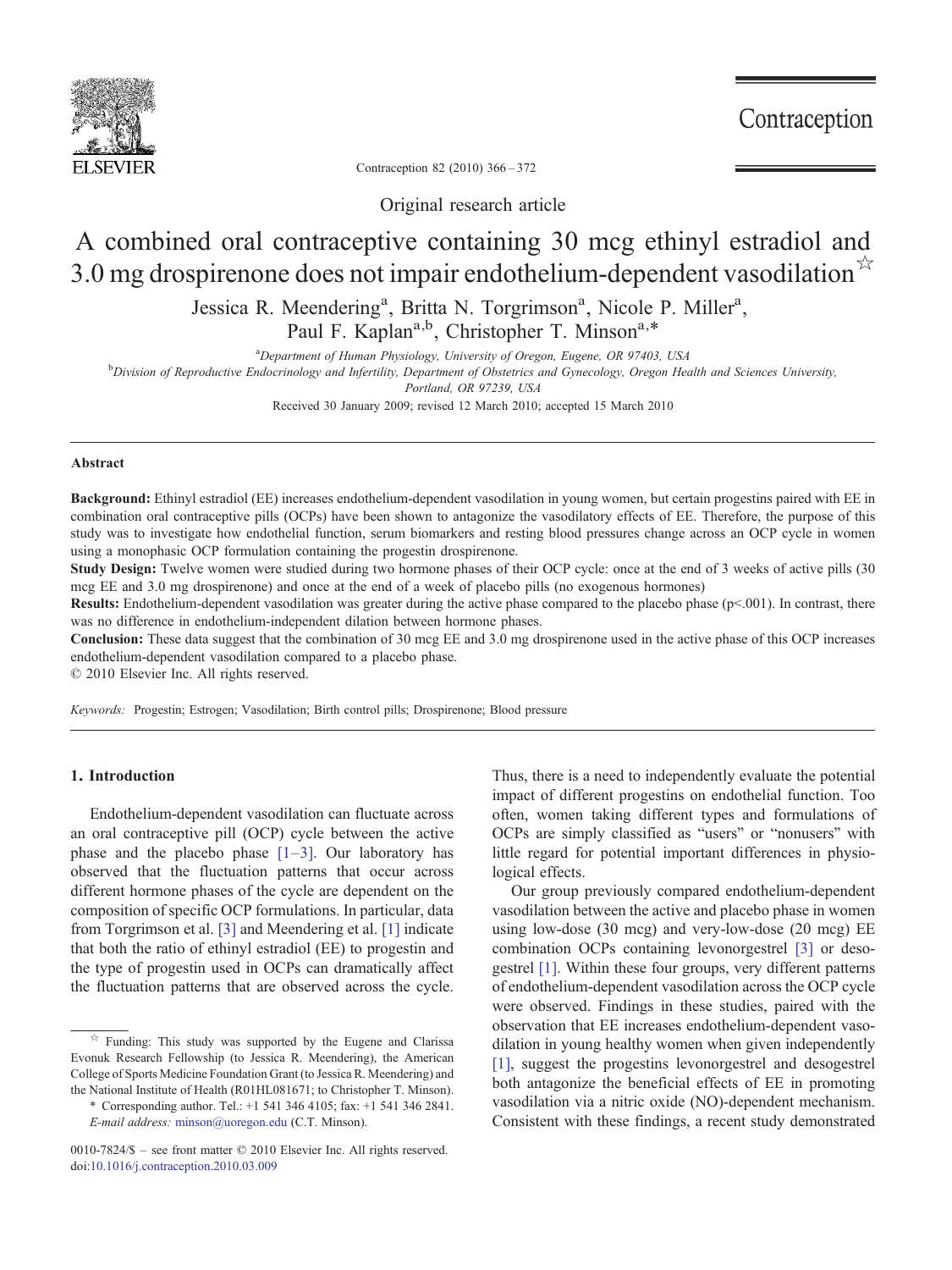that endothelial function was less in women using a levonorgestrel combined OCP compared to nonusers [\[4\]](#page-5-0). Additionally, our laboratory has also shown that women using the combined monophasic EE and etonorgestrel progestin vaginal ring exhibited greater endothelial function when the ring was in place compared to when the ring was absent [\[2\].](#page-4-0)

Levonorgestrel and desogestrel are second- and thirdgeneration progestins, respectively. The third-generation progestins were developed to be less androgenic than the second-generation progestins [5–[7\],](#page-5-0) and it is the androgenic properties of progestins that are thought to be responsible for the antagonistic effects on estrogens [\[8,9\].](#page-5-0) For example, medroxyprogesterone acetate (MPA) is a highly androgenic progestin [\[10\]](#page-5-0) and has been shown to antagonize the beneficial effects of estradiol on endothelial function in young, healthy women [\[11\].](#page-5-0) Use of depot MPA is associated with lower flow-mediated vasodilation than in naturally cycling women [\[4,12\]](#page-5-0). Taken together, these findings highlight the importance of the type of progestin used in OCPs in determining how specific OCP formulations affect vascular function of the arterial system in young women.

The goal of this study was to compare endothelial function during the active and placebo phases of an OCP cycle in young women taking a combination OCP containing EE and the progestin drospirenone. OCP preparations containing drospirenone are often used for women with side effects from older formulations or for conditions when a low-androgenic pill is indicated. They have rapidly become among the most commonly prescribed branded OCP formulations. Unlike the majority of other progestins, drospirenone has no androgenic properties [\[13\]](#page-5-0). Rather, it has been shown to have mild anti-androgenic and antimineralocorticoid properties. Drospirenone also has pharmocodynamic properties similar to that of native progesterone [\[14\].](#page-5-0) Owing to these characteristics, we hypothesized that endothelium-dependent vasodilation would be higher during the active phase compared to the placebo phase in combination EE and drospirenone OCP users.

# 2. Materials and methods

Twelve female subjects between the ages of 18 and 30 years completed this protocol. All subjects were healthy, normally active (exercise  $\sim$ 1–3 days/week for ≤1 h), nonsmokers and were not taking any medications, with the exception of their oral contraception. All subjects were screened to ensure they did not have any of the following health conditions: cardiovascular disease, hypertension, hypercholesterolemia, metabolic disorders, menstrual disorders, or a personal or family history of thromboembolism. Subjects were required to take a pregnancy test and show negative results immediately prior to the start of each study day. Approval of this protocol was granted by the Institutional Review Board of the University of Oregon.

Each subject provided oral as well as written consent prior to participation.

All subjects were currently taking a monophasic combination EE and drospirenone OCP (Yasmin, Berlex, Montville, NJ, USA) for  $\geq$ 4 months as prescribed by their health care provider. This OCP formulation had 3 weeks of active pills containing 30 mcg EE and 3.0 mg drospirenone, and 1 week of placebo pills with no hormone. Subjects participated in the experimental protocol on two study days: once between Days 5 and 7 of the third week of active pill use (active phase) and once between Days 5 and 7 of the placebo pill week (placebo phase). The order of experimental study days was counterbalanced, such that six women were studied during their active phase first and six women were studied in their placebo phase first. Subjects gave verbal confirmation that they had taken their pills as directed. Subjects abstained from exercise, vitamins, alcohol and over-the-counter medications for 24 h and abstained from food and caffeine for 12 h prior to participating in each study day. All studies were conducted at the same time of day for each subject between the hours of 6:00 and 11:00 a.m. in a temperature-controlled room  $(22^{\circ}C \text{ to } 24^{\circ}C).$ 

## 2.1. Protocol

On each study day, subjects were instrumented with electrocardiogram (ECG) and three cuffs: one blood pressure cuff on the ring finger of the left hand, one blood pressure cuff on the left upper arm and one occlusion cuff on the right forearm just below the antecubital fossa. Subjects were positioned supine with their right arm supported at heart level at an 80°–90° angle from their torso. Subjects rested for 10–15 min in this position prior to the collection of venous blood samples. Next, subjects continued to rest in the supine position for 45–60 min before collection of endotheliumdependent vasodilation measurements, a 20-min rest period and subsequent collection of endothelium-independent vasodilation measurements.

#### 2.2. Endothelium-dependent vasodilation

After obtaining a clear image of the brachial artery with the transducer held in place above the subject's upper arm with a stereotactic clamp, 2 min of baseline data were recorded before rapidly inflating (E20 Rapid Cuff Inflater, D.E. Hokanson, Inc., Bellevue, WA, USA) the occlusion cuff (Zimmer, Dover, OH, USA) on the subject's forearm to 300 mmHg. The pressure in the occlusion cuff was held at 300 mmHg for 5 min and then rapidly deflated. Upon release of the occlusion cuff, arterial blood flow through the brachial artery increases and imposes a shear stress on the vascular endothelium, resulting in vasodilation. This vasodilation has been termed flow-mediated vasodilation and is primarily dependent on the release of the potent vasodilator NO from endothelial cells [\[15\].](#page-5-0) The percent change in brachial artery diameter in response to this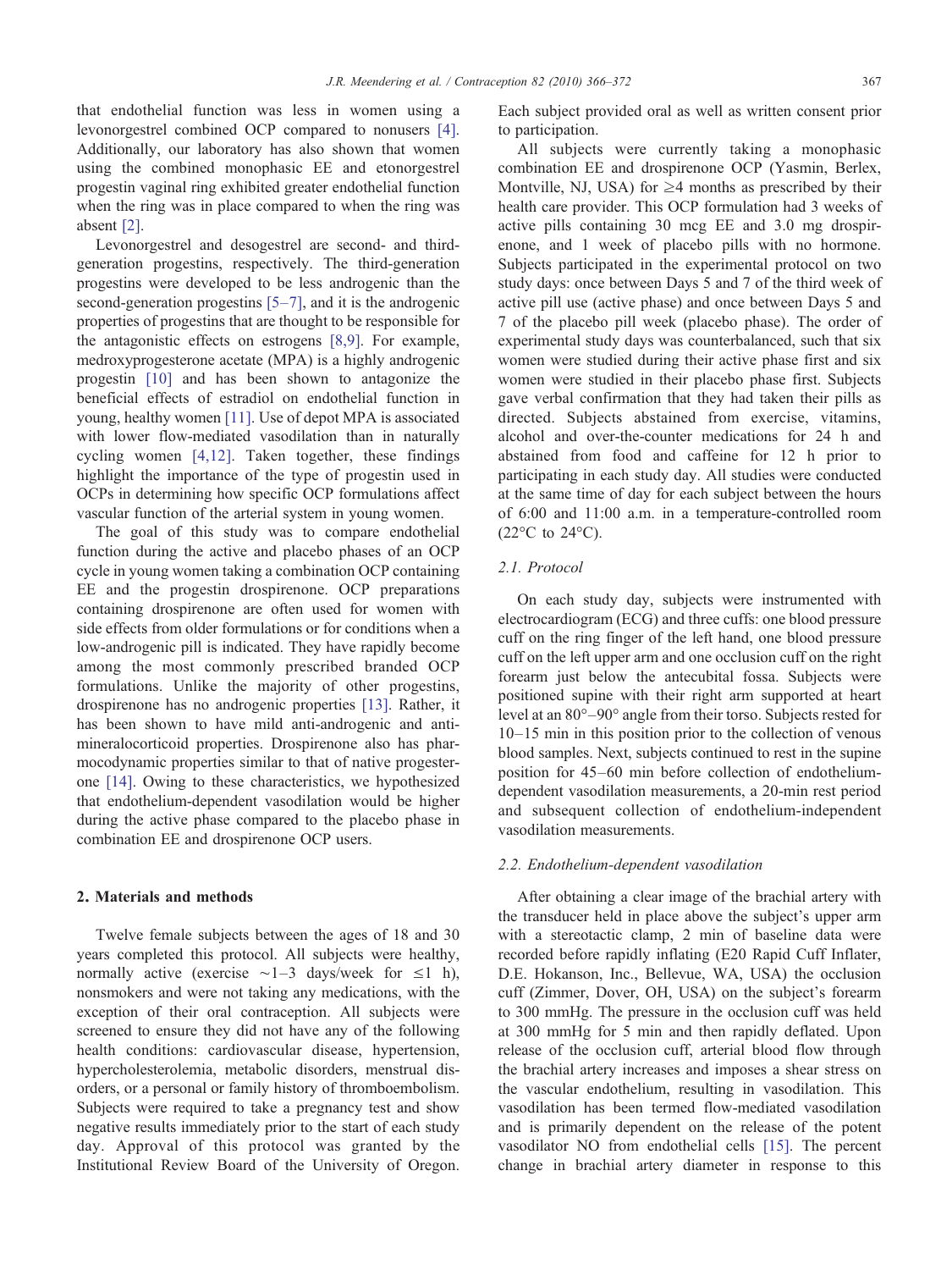reactive hyperemia assesses flow-mediated, endotheliumdependent vasodilation. Data collection continued for 5 min post cuff release.

#### 2.3. Endothelium-independent vasodilation

Two minutes of baseline data were collected, followed by the administration of 0.4 mg of sublingual nitroglycerin and 10 min of data recording. The percent change in brachial artery diameter in response to nitroglycerin administration is used to assess endothelium-independent vasodilation.

## 2.4. Measurement techniques

Venous blood samples were collected on each study day from an antecubital vein for a complete lipid panel analysis, consisting of low-density lipoproteins (LDL), high-density lipoproteins (HDL), total cholesterol (TC), triglycerides (TRG), TC-to-HDL ratio (TC/HDL ratio), high sensitivity C-reactive protein (hs-CRP) and a coronary risk index. The coronary risk index is derived from the combination of risks of hs-CRP and TC/HDL ratio [\[16,17\].](#page-5-0) Blood samples were collected into 7.5-mL serum separator blood collection tubes (BD Vacutainer; Franklin, NJ, USA). The samples were centrifuged at  $1300 \times g$  relative centrifugal force for 15 min at 4°C, separated and stored frozen at −70°C within 30 min until transport to Oregon Medical Laboratories (Eugene, OR, USA) for analysis. We chose not to analyze endogenous estrogen and progesterone as previous experiments from our laboratory have verified adequate suppression of these hormones during OCP use [\[3\]](#page-5-0).

Heart rate and blood pressure were measured continuously throughout the protocol. Heart rate was measured using a five-lead ECG (CardioCap, Datex-Ohmeda, Louisville, CO, USA) dually interfaced with our data acquisition computer and Doppler ultrasound system. Blood pressure was measured using a finger blood pressure cuff (Portapres model-2, TNO-TPD, Biomedical Instrumentation, Amsterdam, Netherlands). Blood pressures from the finger blood pressure cuff were corrected against arm blood pressure measured noninvasively from the left arm via automated brachial auscultation (CardioCap).

Brachial artery diameter and blood velocity were measured by imaging the brachial artery using a Doppler ultrasound machine (12XP, Acuson, New York, NY, USA) with a 7.0-MHz linear array transducer. The transducer was placed approximately 3–10 cm proximal to the antecubital fossa and was held in place for the duration of each study day with a stereotactic clamp. Ultrasound parameters were set to optimize longitudinal, B-mode images of the lumen–arterial wall interface while insonating the lumen of the artery at an angle of 60° to determine blood velocity. Brachial artery diameter and blood velocity were recorded continuously throughout endothelium-dependent and endothelium-independent vasodilation.

#### 2.5. Data analysis

Brachial artery diameter and blood velocity were recorded to a computer interfaced with a custom-designed edge detection and wall-tracking analysis software (DICOM; Perth, Austrailia). The custom analysis software allows realtime video images of the brachial artery to be captured from the ultrasound machine, encoded and stored at 30 frames per second for later analysis of vessel diameter in synchrony with end diastole [\[18\]](#page-5-0). Endothelium-dependent, flow-mediated dilation (FMD) was calculated as the percent change in brachial artery diameter from baseline to post-cuff release {FMD=[FMD peak diameter (mm)−baseline diameter (mm)]/ baseline diameter (mm)×100}. Likewise, endothelium-independent, nitroglycerine-mediated vasodilation was calculated as the percent change in brachial artery diameter from baseline to post-nitroglycerin administration {nitroglycerin-mediated dilation=[nitroglycerin peak diameter (mm)−baseline diameter (mm)]/baseline diameter (mm)×100}.

In order to assess the intensity of the FMD stimulus, shear rate was calculated by dividing blood velocity (cm/s) by diameter (mm) [\[19,20\],](#page-5-0) and the time-to-peak (TTP) diameter during the endothelium-dependent vasodilation test was also determined [\[21\].](#page-5-0) Because the TTP vasodilation is highly variable [\[22,23\]](#page-5-0), we plotted shear rate vs. time and determined the TTP shear rate area under the curve (TTP SR AUC) [\[21\]](#page-5-0). We measured and reported the peak endothelium-dependent vasodilation response of the brachial artery as a percent change from baseline independently and normalized to the shear rate stimulus (%FMD/TTP SR AUC) [\[21\]](#page-5-0). We observed no statistical differences when evaluating the independent and normalized endothelium-dependent vasodilation data in this study. However, we have reported the data in both forms within our tables for comparison.

#### 2.6. Statistical analysis

All variables were compared between OCP phases by using paired  $t$  tests. Statistical significance was defined as  $p$ <.05. All data are expressed as mean $\pm$ SE.

## 3. Results

Participating subjects were all young  $(22 \pm 1 \text{ years})$  women of average height (164.3 $\pm$ 1.8 cm), weight (62.8 $\pm$ 2.8 kg) and BMI (23.2 $\pm$ 0.8). In addition, all subjects had been taking the combination EE and drospirenone OCP for a mean of  $22\pm5$ months. Resting hemodynamic characteristic and lipid panel results are shown in [Table 1.](#page-3-0) Subjects had lower systolic blood pressure (p=.019) and mean arterial pressure (MAP) (p=.015) during the active phase than during the placebo phase. However, there was no difference in diastolic blood pressure (DBP) or heart rate between hormone phases [\(Table 1](#page-3-0)). There was no difference in HDL, LDL, TC, TRG, hs-CRP or the coronary risk index between hormone phases, but the TC/HDL ratio was significantly improved  $(p=.007)$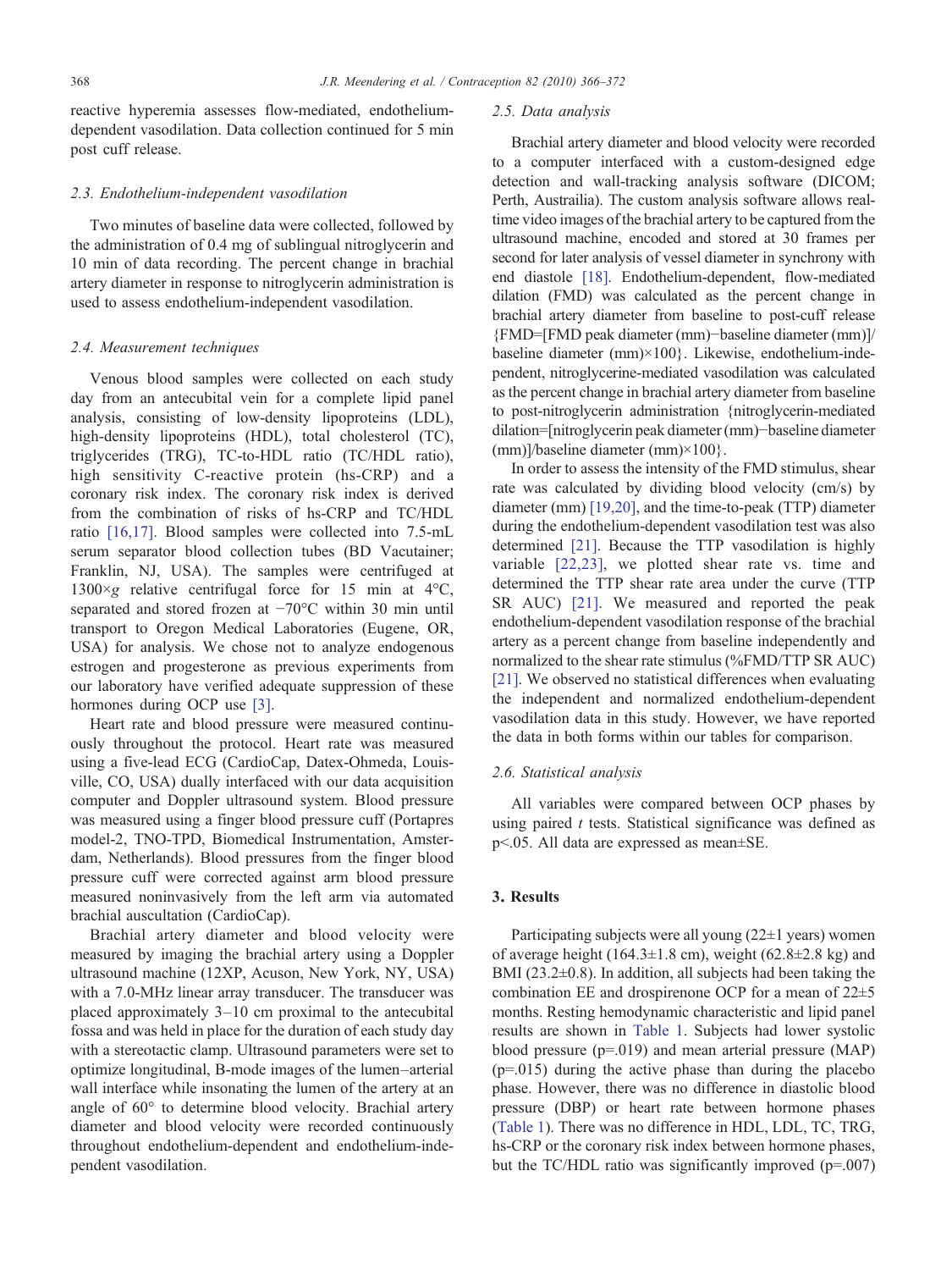<span id="page-3-0"></span>Table 1 Baseline hemodynamic characteristic and lipid panel results in EE and drospirenone combination oral contraceptive users during the active and placebo phases

|                      | Active          | Placebo         | p value |
|----------------------|-----------------|-----------------|---------|
| HDL, mg/dL           | $65\pm3$        | $62\pm5$        | .138    |
| $LDL$ , mg/d $L$     | $109 + 7$       | $114\pm8$       | .427    |
| $TC$ , mg/dL         | $199 \pm 8$     | 199±9           | .958    |
| TRG, mg/dL           | $127 \pm 10$    | $116+9$         | .335    |
| TC/HDL Ratio, mg/dL  | $3.1 \pm 0.2$   | $3.4 \pm 0.2$   | .007    |
| $hs-CRP, mg/L$       | $2.45 \pm 0.72$ | $2.23 \pm 0.55$ | .687    |
| Coronary risk index  | $1.9 \pm 0.3$   | $2.0 \pm 0.3$   | .595    |
| Blood pressure, mmHg |                 |                 |         |
| Systolic             | $108 \pm 3$     | $111 \pm 3$     | .019    |
| Diastolic            | $69 \pm 2$      | $71 + 2$        | .085    |
| Mean arterial        | $82+3$          | $85 \pm 2$      | .015    |
| Heart rate, bpm      | $63\pm3$        | $62\pm3$        | .319    |
|                      |                 |                 |         |

Values are means $\pm$ SE.  $n=12$ . HDL=High-density lipoproteins, LDL=lowdensity lipoproteins, TC=total cholesterol, TRG=triglycerides, hs-CRP=high-sensitivity C-reactive protein.

during the active phase compared to the placebo phase of the OCP cycle (Table 1).

Table 2 displays the primary endothelial function data during the active and placebo phases of the OCP cycle. Endothelium-dependent, flow-mediated vasodilation was greater during the active phase than during the placebo phase ( $p$ <.001; Table 2). In contrast, there was no difference in endothelium-independent, nitroglycerin-mediated vasodilation between hormone phases. Additionally, there were no differences in baseline brachial artery diameters or shear rate between hormone phases (Table 2). This finding verifies that our flow-mediated stimulus for endothelium-dependent vasodilation was consistent across all study days with no difference between the results presented as raw percent change or when normalized to TTP SR AUC.

## 4. Discussion

This is the first study to investigate vascular function across the OCP cycle in women taking combination EE and

Table 2 Vascular function across the oral contraceptive cycle in EE and drospirenone combination oral contraceptive users during the active and placebo phases

|                                         | Active              | Placebo             | p value |  |
|-----------------------------------------|---------------------|---------------------|---------|--|
| Baseline FMD diameter, mm               | $2.90 \pm 0.10$     | $2.93 \pm 0.11$     | .231    |  |
| FMD peak diameter, mm                   | $3.22 \pm 0.12$     | $3.13 \pm 0.11$     | .013    |  |
| FMD, % change                           | $10.97 \pm 0.68$    | $6.86\pm0.48$       | < 0.01  |  |
| TTP, s                                  | $47 + 5$            | $56\pm7$            | .965    |  |
| Shear rate TP AUC<br>velocity/diameter  | $6786 \pm 531$      | $6676 \pm 546$      | .684    |  |
| Normalized response,<br>%FMD/TTP SR AUC | $0.0017 \pm 0.0001$ | $0.0011 \pm 0.0001$ | < 0.01  |  |
| Baseline NTG diameter, mm               | $2.92 \pm 0.11$     | $2.96\pm0.11$       | .212    |  |
| NTG peak diameter, mm                   | $3.63 \pm 0.10$     | $3.67 \pm 0.11$     | .345    |  |
| NTG, % change                           | 24.99±1.88          | $24.40 \pm 1.46$    | .546    |  |
|                                         |                     |                     |         |  |

Values are means $\pm$ SE.  $n=11$ . FMD=Flow-mediated dilation, TTP=time-topeak vasodilation, AUC=area under the curve, NTG=nitroglycerin.

drospirenone OCPs. In support of our hypothesis, we observed that endothelium-dependent vasodilation as determined by flow-mediated vasodilation was greater during the active phase than during the placebo phase of OCP use in women using a combination OCP containing EE and drospirenone. Flow-mediated vasodilation has been demonstrated to provide independent prognostic value to cardiovascular risk assessment in postmenopausal women [\[24\]](#page-5-0) and is strongly correlated with coronary artery function [\[25\]](#page-5-0). Historically, OCPs have been shown to increase the relative risk of adverse cardiovascular events in women, such as heart attack and stroke [\[26](#page-5-0)–31]. However, recent reports have found that the newer generation of OCP formulations shows no increased risk for myocardial infarction [\[32\]](#page-5-0). There is growing evidence to suggest that the type of progestin used in OCPs may be an important factor in the potential link between OCPs and cardiovascular risk. Progestins differ in their chemical structure, parent molecule, specificity to given receptors, and pharmacokinetics, resulting in considerably different effects on the body [\[5,6,33](#page-5-0)–35].

Drospirenone was developed to be different from earlier progestins, in an effort to decrease progestin-related side effects. Drospirenone has a pharmocodynamic profile that is more similar to natural progesterone [\[6,7,14,35](#page-5-0)–37]. This property makes drospirenone an intriguing progestin in terms of its effects on endothelial function, particularly with respect to evidence from previous reports [\[1,3,4,11,38\]](#page-4-0) that numerous commonly used synthetic progestins may antagonize the beneficial effects of estrogens on the vasculature.

In the present study, our observation that endotheliumdependent vasodilation was greater during the active pill phase than during the placebo phase is unique to the other progestins that we have tested  $[1,3]$ . Unopposed EE increases endothelium-dependent vasodilation, while highdose desogestrel antagonized the vasodilatory properties of EE [\[1\].](#page-4-0) Similarly, the progestin levonorgestrel has also been shown to antagonize the beneficial effects of EE on endothelium-dependent vasodilation [\[3\]](#page-5-0). In these studies, endothelium-dependent vasodilation during the active phase was less than [\[3\]](#page-5-0) or equal to [\[1\]](#page-4-0) endothelium-dependent vasodilation during the placebo phase, despite the increase in EE. Although there are inherent limitations when comparing values of flow-mediated vasodilation across studies, the active phase with drospirenone in this study was substantially higher than that with other types of progestins reported [\[1,3,4,11,12\]](#page-4-0). Torgrimson et al. [\[2\]](#page-4-0) reported similar results in a study looking at endothelial function during the phases of vaginal contraceptive ring use and found that endotheliumdependent vasodilation was higher when the ring was inserted than when it was not [\[2\].](#page-4-0) This study suggests that, in addition to the type of progestin, the dose of estrogen and the route of hormone delivery (oral vs. vaginal), all have the potential to impact endothelial function.

It has been suggested that the antagonistic properties of oral levonorgestrel, oral desogestrel and injectable MPA may be due to their androgenic properties [\[8,9\]](#page-5-0). This idea is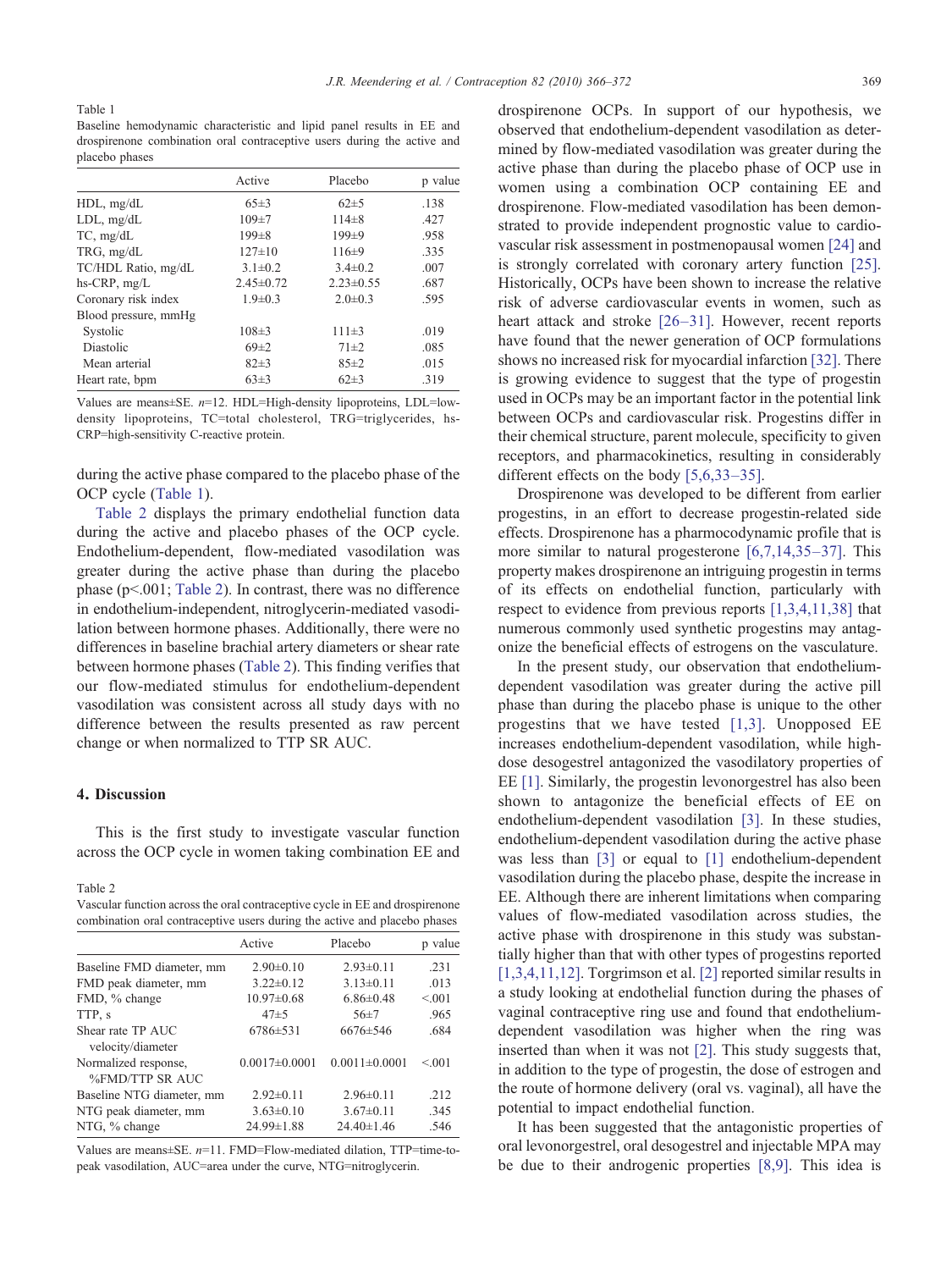<span id="page-4-0"></span>supported by findings that androgen suppression increased endothelium-dependent vasodilation in men [\[39\]](#page-5-0) and that an increase in androgens associated with polycystic ovarian syndrome decreases endothelial function in women [\[40\].](#page-5-0) Unlike the majority of other progestins, drospirenone has no known androgenic properties and therefore has less potential to antagonize the effects of EE on endothelial function.

A limitation of the present study is that we were not able to study this group of women during a period without the use of oral contraception to serve as a baseline evaluation. In addition, we were not able to study this group of women during an EE-only or a drospirenone-only treatment. This would have allowed us to investigate the direct action of drospirenone on endothelial function. However, the present findings are clinically relevant, as they describe the cyclic fluctuations in vascular responsiveness that would occur during normal use in combination EE and drospirenone OCP users.

We did observe lower systolic and mean arterial pressures during the active phase of the OCP cycle. Because of its antimineralocorticoid properties, studies have demonstrated a lower blood pressure with the start of combination OCPs containing drospirenone [\[14,41](#page-5-0)–43]. This is the first study to identify that there is a cyclic fluctuation in blood pressure across an OCP cycle with drospirenone. Despite this change in blood pressure, there was no difference in shear rate between hormone phases. This finding demonstrates that the magnitude of the endothelium-dependent, flow-mediated vasodilation stimulus was not different between the placebo and active pill phases. Furthermore, we observed no differences in DBP, heart rate or baseline brachial artery diameter in either group. This suggests that the changes that were observed in endothelium-dependent vasodilation were likely due to changes in exogenous hormone treatments and not due to changes in blood pressure, autonomic nerve activity or resting vascular tone.

Long-term use of progestins with androgenic properties, such as levonorgestrel, has shown negative effects on lipid metabolism [\[44\].](#page-5-0) In contrast, drospirenone has demonstrated positive effects on lipid profiles including increasing HDL [\[42,45,46\]](#page-5-0) and decreasing LDL [\[42,46\].](#page-5-0) We did not observe these same changes across an OCP cycle in the current study. Our lipid panel values remained stable across the cycle, with the exception of the TC/HDL cholesterol ratio, which was lower during the active pill phase than during the placebo phase. Numerous observational studies show that a relationship exists between high levels of cholesterol and endothelial dysfunction [47–[49\].](#page-6-0) In the present study, endothelium-dependent vasodilation was greater during the active pill phase when we also observed a decrease in the TC/HDL ratio. However, because we did not observe a significant difference in TC or HDL cholesterol independently, we cannot conclude that cholesterol changes were a major determinant in the fluctuations in endothelium-dependent vasodilation observed during this study.

#### 5. Conclusions and perspectives

Although there has been much debate surrounding postmenopausal hormone therapy, previous data suggest it can aid in the prevention of cardiovascular disease when treatment is started early [\[50,51\]](#page-6-0) and when the estrogen is paired with a progestin with low or no androgenic properties [\[52\].](#page-6-0) Despite this link between cardiovascular risk and hormone treatments in postmenopausal women, little attention has been given to learning how combination hormone treatments affect the vascular health of young women. This may be due to the relatively low incidence of acute cardiovascular events in young women using newer generation oral contraceptives [\[32\].](#page-5-0) Although this study cannot determine whether the use of these hormones alters long-term cardiovascular risk in women, it is interesting to note that cardiovascular disease is a multicausal disease that is developed throughout life and altered endothelial function in a young woman may impact cardiovascular health later in life.

There is strong evidence to suggest that estrogen is cardioprotective in nature to the arterial vasculature in reproductive-aged women. Although all combination OCPs provide a relatively high exogenous dose of estrogen, the positive effects of this hormone on the arterial system may be either partially or completely antagonized if they are paired with a highly androgenic progestin. The present study suggests that synthetic hormones used in OCPs cause acute changes in endothelial function across an OCP cycle and emphasizes the importance of progestin type used in OCPs on endothelial function across the OCP cycle. From a basic science perspective, vascular function ideally needs to be studied during the different phases of the menstrual cycle in naturally cycling women and then again at the same points in the cycle after starting different oral contraceptive treatments. It is clear that further studies investigating the differences between progestin type and markers of cardiovascular function are needed given the high percentage of young women who take combined OCPs over a substantial portion of their reproductive years.

## Acknowledgments

The authors extend our appreciation to the research subjects who participated in this study. Additionally, we gratefully acknowledge the assistance of Sarah Williams and Sarah Luther in data collection.

## References

- [1] Meendering JR, Torgrimson BN, Miller NP, Kaplan PF, Minson CT. Ethinyl estradiol to desogestrel ratio impacts endothelial function in young women. Contraception 2008;79:41–9.
- [2] Torgrimson BN, Meendering JR, Miller NP, Kaplan PF, Minson CT. Endothelial function, endothelin-1, and fibrinogen in young women using the vaginal contraceptive ring. Fertil Steril 2009;92:441–7.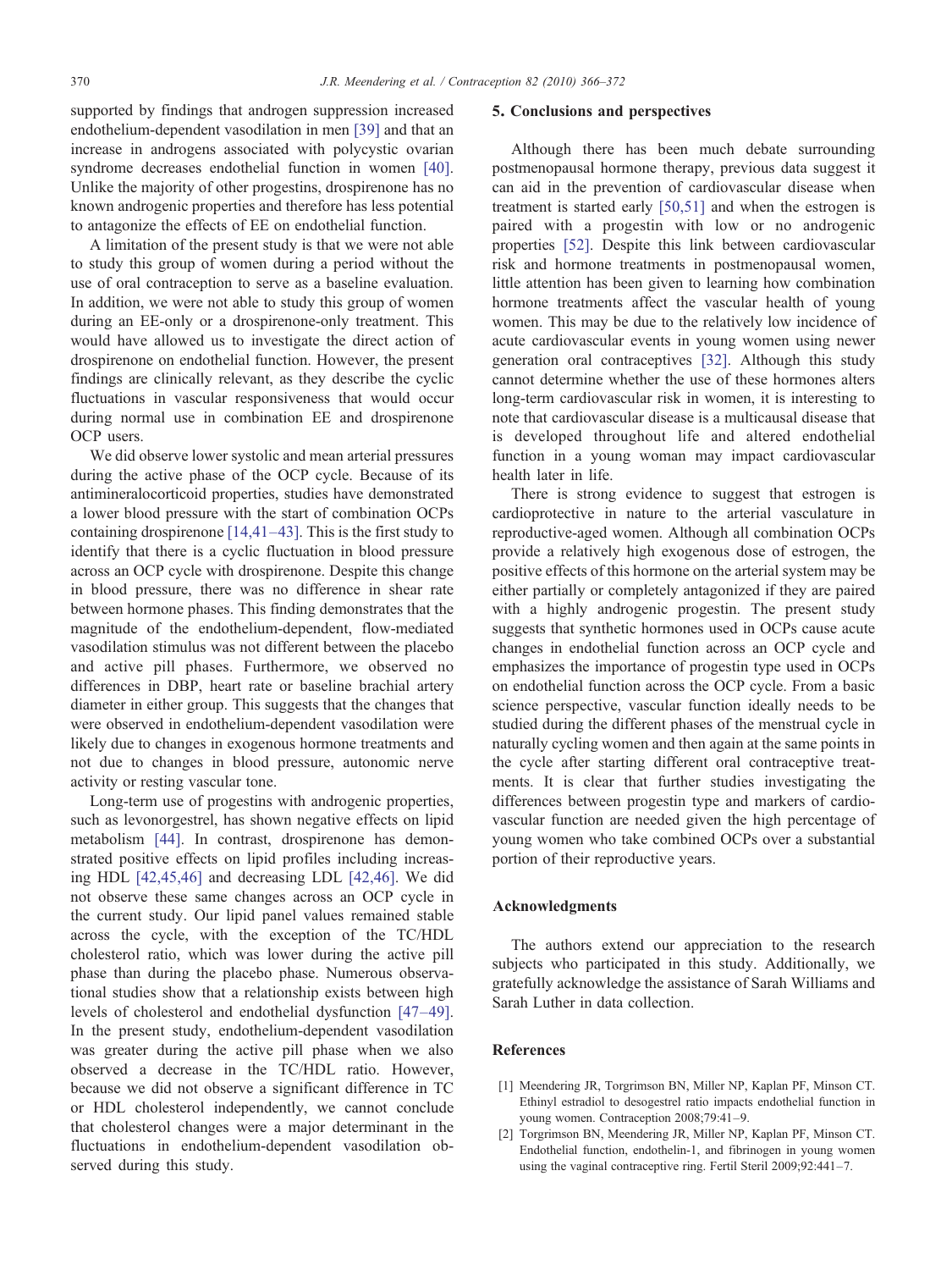- <span id="page-5-0"></span>[3] Torgrimson BT, Meendering JR, Kaplan PF, Minson CT. Endothelial function across an oral contraceptive cycle in women using leveonorgestrel and ethinyl estradiol. Am J Physiol Heart Circ Physiol 2007;288:H103–10.
- [4] Lizarelli PM, Martins WP, Vieira CS, et al. Both a combined oral contraceptive and depot medroxyprogesterone acetate impair endothelial function in young women. Contraception 2009;79:35–40.
- [5] Stanczyk FZ. All progestins are not created equal. Steroids 2003;68: 879–90.
- [6] Sitruk-Ware R. New progestogens: a review of their effects in perimenopausal and postmenopausal women. Drugs Aging 2004;21: 865–83.
- [7] Sitruk-Ware R. Progestogens in hormonal replacement therapy: new molecules, risks, and benefits. Menopause 2002;9:6–15.
- [8] Ganz P. Vasomotor and vascular effects of hormone replacement therapy. Am J Cardiol 2002;90:11F–6F.
- [9] van Rooijen M, von Schoultz B, Silveira A, Hamsten A, Bremme K. Different effects of oral contraceptives containing levonorgestrel or desogestrel on plasma lipoproteins and coagulation factor VII. Am J Obstet Gynecol 2002;186:44–8.
- [10] Bardin CW, Brown T, Isomma W, Janne OA. Progestins can mimic, inhibit and potentiate the actions of androgens. Pharmacol Ther 1983; 23:443–59.
- [11] Meendering JR, Torgrimson BN, Miller NP, Kaplan PF, Minson CT. Estrogen, medroxyprogesterone acetate, endothelial function and biomarkers of cardiovascular risk in young women. Am J Physiol Heart Circ Physiol 2008;294:H1630–7.
- [12] Sorensen MB, Collins P, Ong PJ, et al. Long-term use of contraceptive depot medroxyprogesterone acetate in young women impairs arterial endothelial function assessed by cardiovascular magnetic resonance. Circulation 2002;106:1646–51.
- [13] Karattenmacher R. Drospirenone: pharmacology and pharmacokinetics of a unique progestogen. Contraception 2000;62:29–38.
- [14] Sitruk-Ware R. Pharmacology of different progestogens: the special case of drospirenone. Climacteric 2005;8(Suppl 3):4–12.
- [15] Joannides R, Haefeli WE, Linder L, et al. Nitric oxide is responsible for flow-dependent dilatation of human peripheral conduit arteries in vivo. Circulation 1995;91:1314–9.
- [16] Ridker PM, Hennekens CH, Buring JE, Rifai N. C-reactive protein and other markers of inflammation in the prediction of cardiovascular disease in women. N Engl J Med 2000;342:836–43.
- [17] Ridker PM, Cushman M, Stampfer MJ, Tracy RP, Hennekens CH. Inflammation, aspirin, and the risk of cardiovascular disease in apparently healthy men. N Engl J Med 1997;336: 973–9.
- [18] Woodman RJ, Playford DA, Watts GF, et al. Improved analysis of brachial artery ultrasound using a novel edge-detection software system. J Appl Physiol 2001;91:929–37.
- [19] Pyke KE, Dwyer EM, Tschakovsky ME. Impact of controlling shear rate on flow-mediated dilation responses in the brachial artery of humans. J Appl Physiol 2004;97:499–508.
- [20] Pyke KE, Tschakovsky ME. The relationship between shear stress and flow-mediated dilatation: implications for the assessment of endothelial function. J Physiol 2005;568:357–69.
- [21] Pyke KE, Tschakovsky ME. Peak vs. total reactive hyperemia: which determines the magnitude of flow-mediated dilation? J Appl Physiol 2007;102:1510–9.
- [22] Berry KL, Skyrme-Jones RA, Meredith IT. Occlusion cuff position is an important determinant of the time course and magnitude of human brachial artery after different circulatory occlusion conditions. Clin Sci 2000;99:261–7.
- [23] Naylor LH, Weisbrod CJ, O'Driscoll G, Green DJ. Measuring peripheral resistance and conduit arterial structure in humans using doppler ultrasound. J Appl Physiol 2005;98:2311–5.
- [24] Rossi R, Nuzzo A, Origliani G, Modena MG. Prognostic role of flowmediated dilation and cardiac risk factors in post-menopausal women. J Am Coll Cardiol 2008;51:997–1002.
- [25] Anderson TJ, Uehata A, Gerhard MD, et al. Close relation of endothelial function in the human coronary and peripheral circulations. J Am Coll Cardiol 1995;26:1235–41.
- [26] Baillargeon JP, McClish DK, Essah PA, Nestler JE. Association between the current use of low-dose oral contraceptives and cardiovascular arterial disease: a meta-analysis. J Clin Endocrinol Metab 2005;90:3863–70.
- [27] Burkman R, Schlesselman JJ, Zieman M. Safety concerns and health benefits associated with oral contraception. Am J Obstet Gynecol 2004;190:S5–S22.
- [28] Burkman RT. Oral contraceptives: current status. Clin Obstet Gynecol 2001;44:62–72.
- [29] Carr BR, Ory H. Estrogen and progestin components of oral contraceptives: relationship to vascular disease. Contraception 1997; 55:267–72.
- [30] Heinemann LA. Emerging evidence on oral contraceptives and arterial disease. Contraception 2000;62(Suppl):29S–36S [discussion 7S–8S].
- [31] Khader YS, Rice J, John L, Abueita O. Oral contraceptives use and the risk of myocardial infarction: a meta-analysis. Contraception 2003;68:  $11-7.$
- [32] Shufelt CL, Bairey Merz CN. Contraceptive hormone use and cardiovascular disease. J Am Coll Cardiol 2009;53:221–31.
- [33] Benagiano G, Primiero FM, Farris M. Clinical profile of contraceptive progestins. Eur J Clin Chem Clin Biochem 2004;9:182–93.
- [34] Hammond GL, Rabe T, Wagner JD. Preclinical profiles of progestins used in formulations of oral contraceptives and hormone replacement therapy. Am J Obstet Gynecol 2001;185(Suppl):S24–S31.
- [35] Sitruk-Ware R. Pharmacological profile of progestins. Maturitas 2004; 47:277–83.
- [36] Fuhrmann U, Krattenmacher R, Slater EP, Fritzemeier KH. The novel progestin drospirenone and its natural counterpart progesterone: biochemical profile and antiandrogenic potential. Contraception 1996;54:243–51.
- [37] Oelkers W. Drospirenone—a new progestogen with antimineralocorticoid activity, resembling natural progesterone. Eur J Contracept Reprod Health Care 2000;5(Suppl 3):17–24.
- [38] Wakatsuki A, Okatani Y, Ikenoue N, Fukaya T. Effect of medroxyprogesterone acetate on vascular inflammatory markers in postmenopausal women receiving estrogen. Circulation 2002;105: 1436–9.
- [39] Herman SM, Robinson JT, McCredie RJ, Adams MR, Boyer MJ, Celermajer DS. Androgen deprivation is associated with enhanced endothelium-dependent dilatation in adult men. Arterioscler Thromb Vasc Biol 1997;17:2004–9.
- [40] Paradisi G, Steinberg HO, Hempfling A, et al. Polycystic ovary syndrome is associated with endothelial dysfunction. Circulation 2001; 103:1410–5.
- [41] Oelkers W. Drospirenone, a progestogen with antimineralocorticoid properties: a short review. Mol Cell Endocrinol 2004;217:255–61.
- [42] Oelkers W, Foidart JM, Dombrovicz N, Welter A, Heithecker R. Effects of a new oral contraceptive containing an antimineralocorticoid progestogen, drospirenone, on the renin-aldosterone system, body weight, blood pressure, glucose tolerance, and lipid metabolism. J Clin Endocrinol Metab 1995;80:1816–21.
- [43] White WB, Pitt B, Preston RA, Hanes V. Antihypertensive effects of drospirenone with 17beta-estradiol, a novel hormone treatment in postmenopausal women with stage 1 hypertension. Circulation 2005; 112:1979–84.
- [44] Fotherby K. Oral contraceptives, lipids and cardiovascular disease. Contraception 1985;31:367–94.
- [45] Gaspard U, Scheen A, Endrikat J, et al. A randomized study over 13 cycles to assess the influence of oral contraceptives containing ethinylestradiol combined with drospirenone or desogestrel on carbohydrate metabolism. Contraception 2003;67:423–9.
- [46] Klipping C, Marr J. Effects of two combined oral contraceptives containing ethinyl estradiol 20 microg combined with either